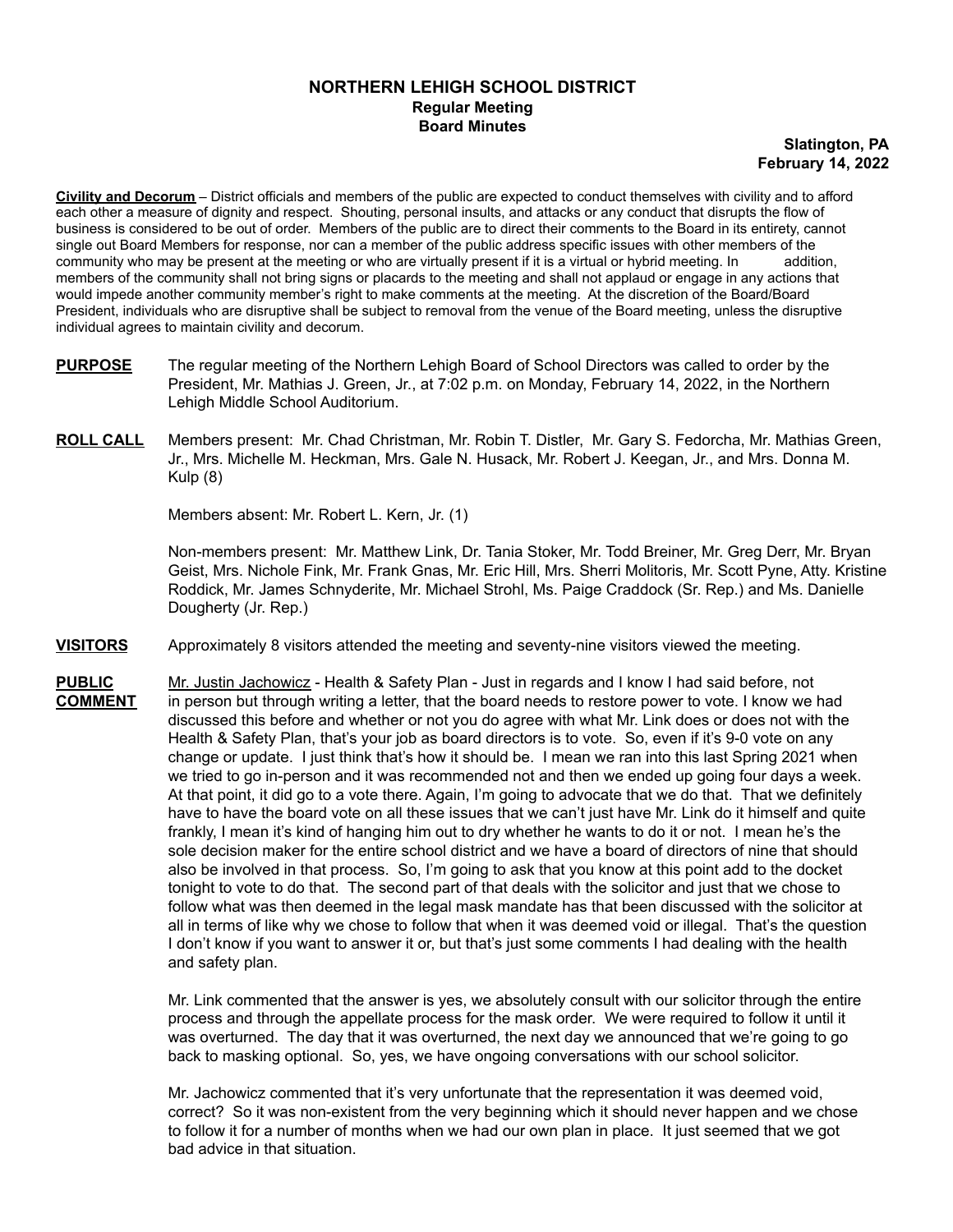# **PUBLIC** Mr. Link commented that he respectfully disagrees.

**COMMENT**

(**cont.**) Mr. Green asked Attorney Roddick if she would like to comment. Attorney Roddick commented, no, Mr. Link summarized it appropriately. It was an appeal, it was being challenged but it wasn't overturned until it was overturned. Legally, we were required to follow that order until it was overturned and we changed it at that point. So, we can't play Monday morning quarterback with items like that. If they're a valid order when they're issued until they're challenged, we have to follow them.

> Mr. Green commented that with regards to giving the responsibility to Mr. Link, and that's a two-way street, I understand your point specifically. On the other hand, if we have a meeting on a a Monday night and theoretically the state changes it Tuesday morning, now we have to call another special meeting which might drag out for another, who knows, week or something like that until we can officially, formally come back together and change, so that's the other side of the coin that I think you have to weigh. I think Mr. Link might talk later on this evening about a possibility that might change in the next couple of days and does he have the right to go ahead and do that or do we have to call another meeting.

> Mr. Jachowicz commented that I just understand from my perspective that everybody votes even if it's 9-0 every single time or if it takes a day or two instead of a special session. I just feel like we vote for the school board to be here, and they're not voting on those big ticket issues. That was a big item and it still is.

**APPROVE** Mrs. Kulp made a motion, which was seconded by Mr. Distler that the minutes of the regular board **MINUTES** meeting held on January 10, 2022, be approved and ordered filed.

- YEA: Mr. Christman, Mr. Distler, Mr. Fedorcha, Mrs. Heckman, Mrs. Husack, Mr. Keegan, Mrs. Kulp and Mr. Green (8)
- NAY: None (0) Motion carried.

**SPECIAL** Carbon Lehigh Intermediate Unit - Mrs. Husack reported that tonight we will be voting on the CLIU **BOARD** operating budget that is for the buildings, grounds and technology only part of the budget, there was **REPORTS** no increase to our district, there was actually a decrease of a small number. The other portion of it is all pay to use services. So, if any of our students would use a service, we would pay for that service outside of that. That is not part of this budget. Another update, we do receive a student count of how many students go through the CLIU programs. Currently, in January, we had 60 of our district students attending. Every month we do a topic of one of the administrative members, professional members, at the IU presents what that program is about. Our January meeting was specific around the speech therapy portion and assistive technology. Just wanted to touch a little bit on that, Northern Lehigh currently has 11 students in that program and the IU currently holds 15 therapists in that program where they do anywhere between 15 to 360 minutes per month, per student all at paid services. One of the items that she wanted to touch on is the assistive technology and the library that they have that we can share that. Currently, they have 83 different technology tools within their library that they service our students with. So, there's an array of information, an array of different learning options that our students who go to the IU have access to. Some pretty neat things when we talk about what they have and what we can use and share. Really great programs out there. And, to finalize the year, she will continue to be the board vice president at the IU until the end of June. Her current term ends and will be voting on a new member for next fiscal year.

> Lehigh Career & Technical Institute - Mr. Fedorcha reported we're moving along very well at LCTI. Very few changes that we've been making with the COVID and so forth. Fortunately, we've been on an upward of doing well. We are going to be losing our executive director. He is going to be retiring. We're going to be going into a search for that. We have just replaced our business manager and we're also going to be looking for an assistant for our executive director. His secretary is also retiring and that position is going to be a very hard one to fill because of all she does. We will be voting on the budget in our session here. The LCTI board voted unanimously to pass it on to the districts and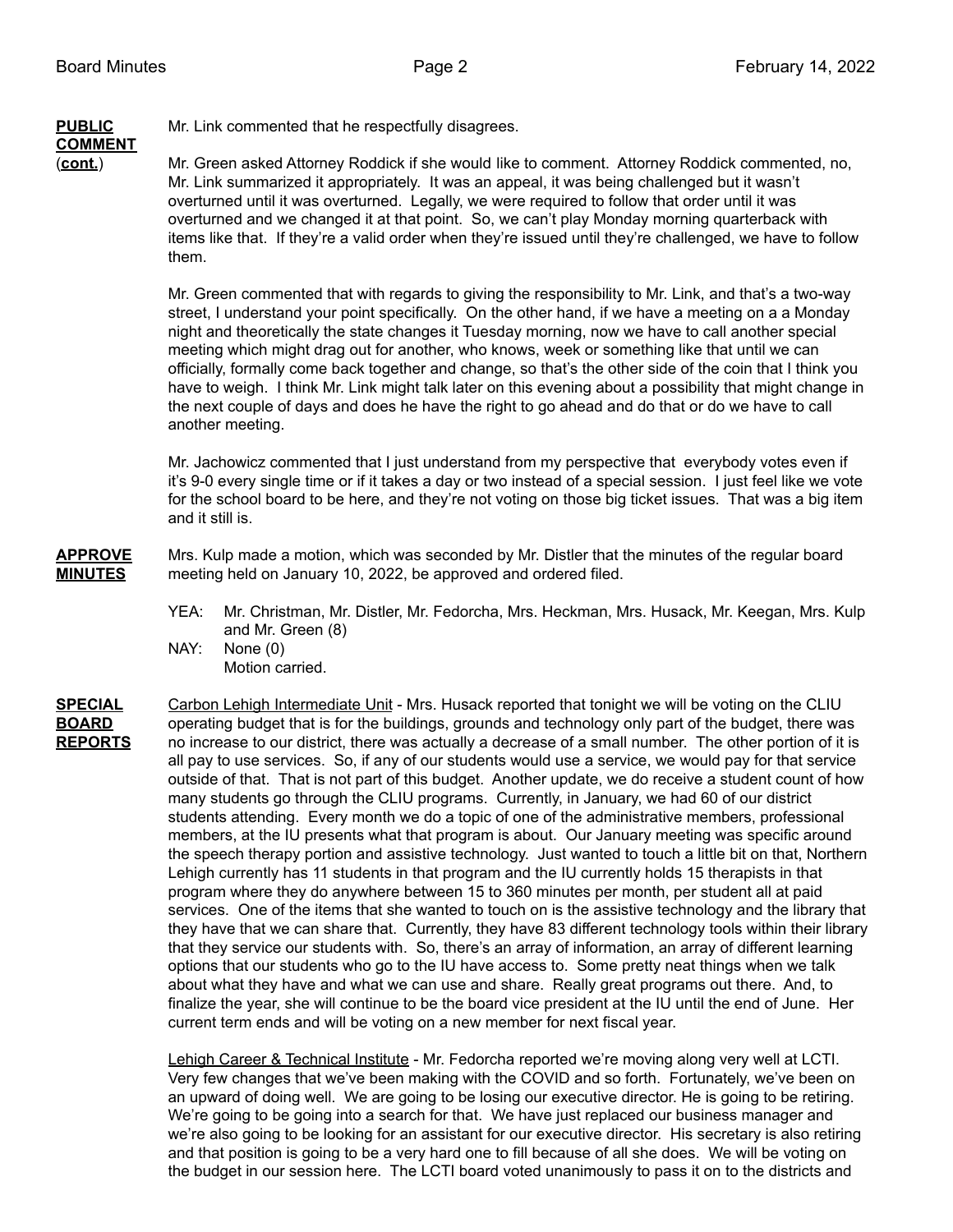**SPECIAL** then once the districts vote on it, it will be ratified and put in place as our budget. Our budget here at **BOARD** Northern Lehigh is showing a little bit of increase. It is a good increase because what happens is our **REPORTS** budget is based on the number of students and how it is distributed between the districts is based on (**cont.**) a five-year average of the number of students that we send. Over the past three years we have been sending more students which again, he feels is a very good thing. There's so much to offer our children down at LCTI.

> Legislative Report - Mrs. Heckman reported that this week Governor Wolf delivered his eighth and final budget address, a 43.7 billion dollar spending plan, which again includes an emphasis on education. The proposed plan includes 8.6 billion for basic education which is about a 22% increase. The budget also includes an increase of 200 million for special education. However, as we know, it's February so we have months and months of watching this change. The Governor also proposed a flat charter school tuition rate of \$9,800 per student. And, thank you to Mr. Link for providing the link to the PASA website which has a cost saving estimator. If this would come to fruition, Northern Lehigh would save about \$400,000 on charter school costs if there was a flat charter school tuition rate. The PA House and Senate are busy conducting hearings examining the budget. Things will change for the next two, three, four months. The PSBA Advocacy Day 2022 will be held April 25th. There'll be a virtual component but most of it will be in-person in Harrisburg. This is a wonderful opportunity for board members or really anyone to get in front of our elected officials that represent us and other elected officials that don't necessarily represent our area and talk about issues that are important for the district. This year we have three board members who are committed. If anyone else is interested in registering and making the trip to Harrisburg, please contact Mrs. Heckman. It's a wonderful day. We didn't get to do it last year and we didn't do the COVID year.

Lehigh Carbon Community College - Mr. Green reported that LCCC's budget is coming up tonight. Northern Lehigh is saving a little bit over a thousand dollars, not much, but it's moving in the right direction. LCCC has produced a video and it's representing some people who have applied there. Some students who have gone through. The NLSD I.T. Department played four student videos from LCCC for the board members and audience. Mr. Green commented that for students who are considering applying and maybe it'll be just enough to push them over the end that they will take that experience.

### Committee Reports and/or Meetings

Minutes of the Policy Committee Meeting held on January 10, 2022, were distributed. Minutes of the Education Committee Meeting held on February 9, 2022, were distributed. Minutes of the Policy Committee Meeting held on February 9, 2022, were distributed. Minutes of the Technology/Buildings & Grounds Committee Meeting held on February 9, 2022, were distributed.

Minutes of the Finance Committee Meeting held on February 9, 2022, were distributed.

Student Representatives to the Board Report - Ms. Paige Craddock commented on the offers she got from LCCC. As a person who's going into engineering, coming out of high school she's going to have four credits towards her degree. So, she would like to thank everyone who has made that opportunity available to her and other students. Ms. Craddock reported that the student tutoring program has begun on February 1st, and so far it has been very successful with 20 students that have attended. It's only math and biology and if any parent is wondering why it's only math and biology, students were able to vote on what they wanted and those were the two major things that were requested. She also recognized and congratulated an LCTI student who placed in the SkillsUSA competition in the field of CNC Technician, Ty Moffitt placed second. In the field of CNC Turning Specialists, Alexander Neas placed second. In Medical Math, Brayden Tocci placed second. In Motorcycle Technology, Brayden Arnold placed second. In Welding, Ethan Arnold placed second and Robbie Schramel placed third and Brooke Delancy placed fourth in Criminal Scene Investigation. Another congratulations to the students of the Honors Band. That would be Diego Fenstemaker, Reese Johnson, Caitlin Kirk, Cydney Krause, Cameron Kuntz, Owen Levan-Uhler, Parker Musselman, Lauren Nicholas, Cameron Torres, Nate Walters, and Joshua Weaber. The concert will be held on February 19th at 2:00 p.m. and it's at Northwestern. In our high school lobby there's a brand new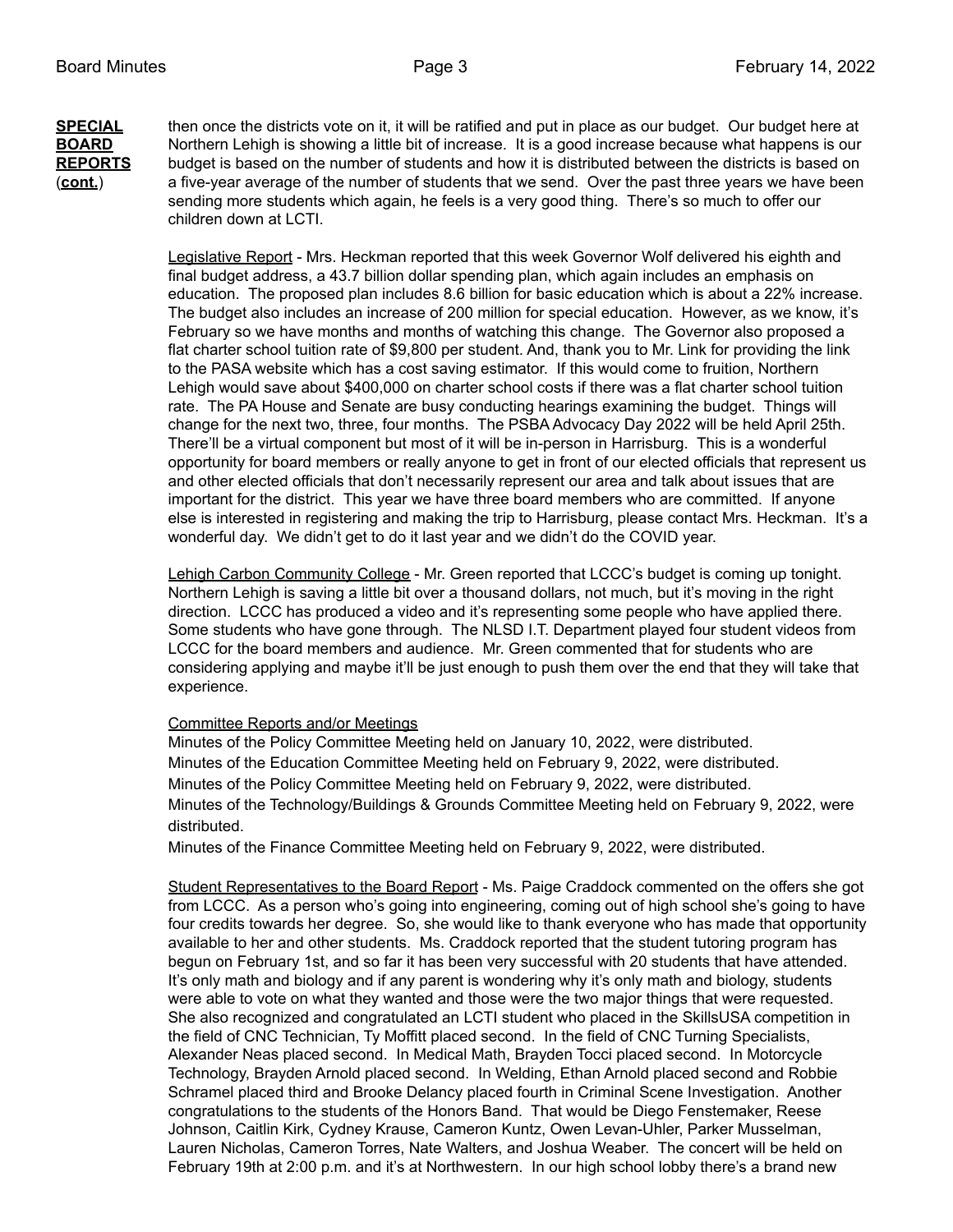**SPECIAL** kiosk. There's information about CareerLink. It is being used to link the employment of colleges and **BOARD** careers and it's to help pathways for future jobs if you're not wanting to go to college. PA CareerLink, **REPORTS** Angie Vazquez will be at the high school on February 23rd from 8:00 to 3:00 or 4:00 to help give out (**cont.**) information and help students along with their path or whatever they would like to do. There is going to be a bulldog statue in honor of the Class of 2020 is making its way to campus and it being temporarily housed at the district office. Normally, the student council does candy cane sales in December and because of COVID it was really hard, so we just didn't want to do anything with food and whatnot. Something new that we're going to be doing in the wintertime because normally this is our downtime for student council. We used to have these little love valentines where you get compatibility, something cheesy, but no one really ever does it. So, she wanted to do something different and instead we did these teeny little valentines that used to be handed out in second grade and everybody seemed to love it. They were handed out today and they were really adorable.

> Ms. Danielle Dougherty reported that she is Junior Class President and they are having a fundraiser event on Wednesday, February 23rd at Chick-fil-A. You go to Chick-fil-A and between 5:00 and 8:00 p.m. say that you are supporting Northern Lehigh Class of 2023 and by whatever you want and the class receives a certain amount of the proceeds. Student council has been talking and working on their Spring Dance which will be on March 26th. Along with this, they're using their food drive. So, if you bring in a certain amount of cans, you get money off of your ticket. A lot of people usually take advantage of it. You can get almost \$10 off your ticket. Ms. Dougherty presented the sports report. A big congratulations to Emma Niebell who scored her 1000th point at the game against Northwestern on February 1st. Along with this, Emma was chosen as Morning Call, Times News, and BRC TV Athlete of the Week. Congratulations to her and the rest of the team. Danielle is also part of the basketball team as they head to Districts. Our district playoff basketball game is on February 25th and we still don't know who we're going to play. For wrestling, the District IX 2A Tournament is being hosted at Freedom High School on February 25th and 26th. Good luck to all of our wrestlers that are competing. The spring season begins on March 7th which is softball, baseball, and track and field.

> Mr. Green asked the student representatives, we've eliminated the masking mandate, what are your feelings as students having had that eliminated? And, you don't have to comment if you don't want to. Ms. Craddock commented that she thinks it's nice that everyone is given a choice of what they can do. I mean, I know a lot of people believe that there should be a mask and some believe there shouldn't. Honestly, I feel like there's so much we just don't know and I feel like just giving it the right to the people is just very kind of you guys. Ms. Dougherty commented I think the same thing. I like not having the mask on but I understand the health issues previously with having the masks.

> Mr. Link thanked the representatives for sharing the accomplishments of Emma, the musicians, and all our LCTI award recipients. The bulldog is temporarily in the district office. If you're up that way, please check it out and it will be placed permanently in the stadium complex inside the fencing once we get the base and the fence and the lighting ready to go. It's going to look pretty remarkable once it's in the stadium to commemorate the classes that have donated it but also as a true mascot within our stadium for the fans and student athletes and all our students to be proud of.

> Solicitor's Report - Attorney Roddick gave the board an update on a very recent mask decision that came down from the United States Districts Court for the Eastern District of Pennsylvania. Although the Governor's order requiring masking mandate declared void because the proper legal procedures to create the order was not followed, there is still case law that affirms the school district's discretion to require masks or to make masks optional, which many districts have done. In this particular case, it is the Perkiomen case. A number of parents of some disabled students filed a complaint under the Americans with Disabilities Act and the Section 504 of the Rehabilitation Act, claiming that masking was discriminatory against their immunocompromised children. The complaint also included a motion for a preliminary injunction. The court did grant the preliminary injunction. In essence, holding that to end the mandate would violate ADA by putting immunocompromised students at risk. They kind of looked at the effect masking had and concluded that either students that have disabilities may be excluded from school or if they do attend, it could substantially increase their risk of death or illness. The only decision that came down was the granting of the motion for the preliminary injunction as a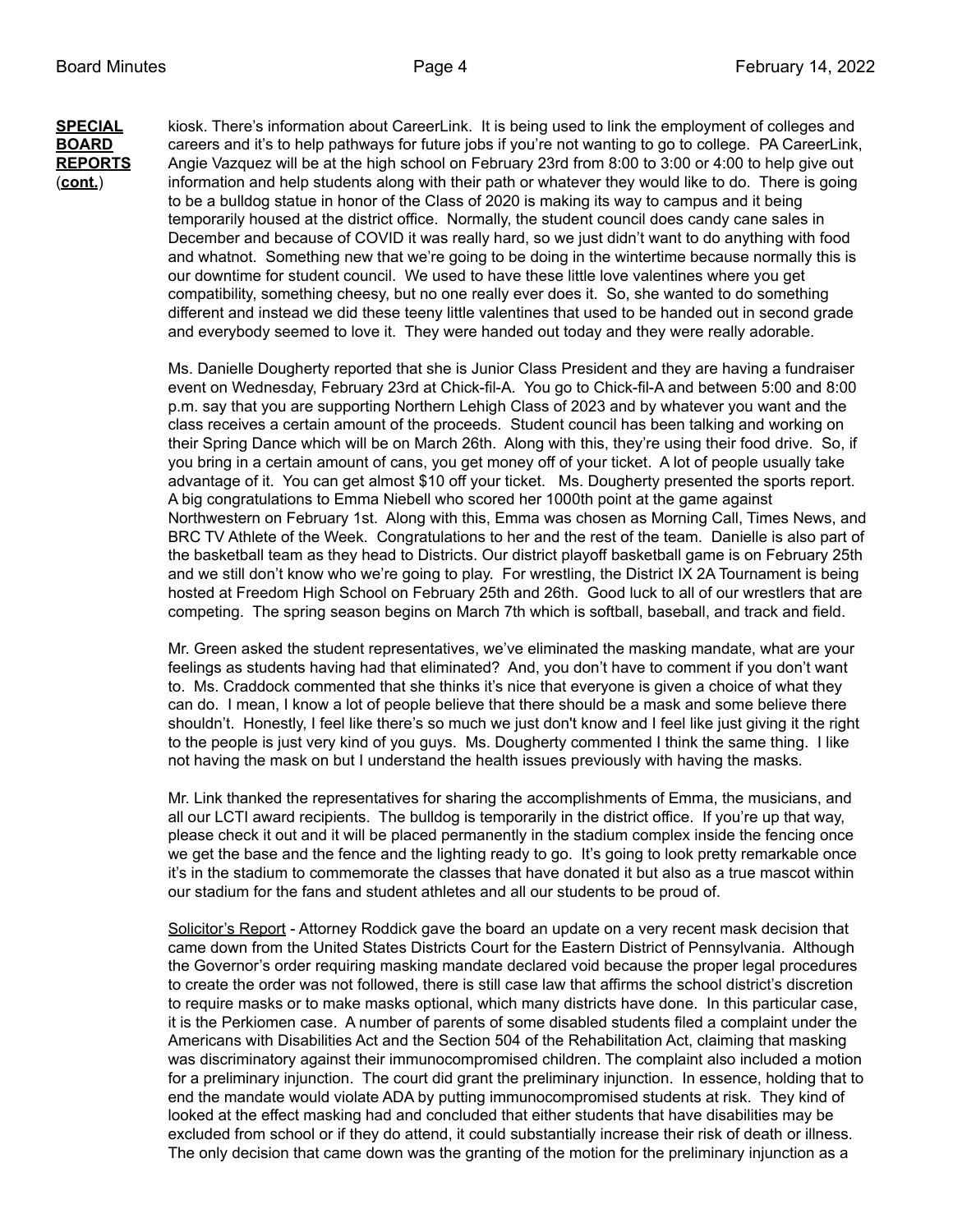**REPORTS**

**SPECIAL** result of that, Perkiomen School District must continue to enforce the masking order until the court **BOARD** makes a decision on the substantive portions of the complaint.

(**cont.**) Business Manager's Report - Mrs. Molitoris gave a brief update, Mr. Green, Mrs. Husack and Mr. Fedorcha all did a very good jub, on the three budgets that are on the board agenda tonight for approval. Mrs. Heckman did a very nice job on the Governor's budget. As she stated, it's a very aggressive budget right now, it has to go through both cabinets of the House. At this point in time we're not really sure where the budget's going to land. More to come in the future once we hear more.

> Assistant Superintendent's Report - Dr. Stoker gave an update on the ESSER grants. The board members were given copies of the update and copies were available for the public and will be posted on the website at [www.nlsd.org/site/Default.aspx?PageID=2607](http://www.nlsd.org/site/Default.aspx?PageID=2607).

The 2022-2023 Middle School Curriculum Guide and High School Program of Study are on the agenda for approval and consideration this evening. The updates that were discussed at the Education Committee meeting were also updated within the high school program of study.

Mr. Keegan commented that he noticed in his email and on the website we got a survey for the Comprehensive Plan. Did that go out to the whole community? Dr. Stoker commented that the Comprehensive Planning survey is on our website. Anyone that would like to respond to that, you can click on as soon as you go onto our webpage at nlsd.org, it'll pop up and you can go ahead and respond to the questions that are on it. Internally, it was sent out to all of our staff and it was also sent to grades 7 through 12 because we weren't sure that our younger students in our elementary would be able to answer the questions or understand the content. There was also a community outreach message that went out to all families in the district. Mr. Keegan asked who developed it. Dr. Stoker commented that we developed it as a core team for the Comprehensive Plan along with our partners and consultants through the Institute for Teaching and Leading. Dr. Harrington, who works with us, helped us design it. It's one that's been used in other districts, but it was customized to our district. Mr. Keegan wanted to point out that for the community members, it's important to take advantage of this opportunity. When I look at our website, our mission statement and all the things that go with it are from 1997, so that's 25 years. It's time that we got into the new century and it's time that we readjust and look at what's important for our students in Northern Lehigh. I'm passionate about this, so please when you talk to people, make sure they go online and take advantage of the opportunity to make comments on the Comprehensive Plan. Dr. Stoker added that the survey will be open until February 25th.

Mr. Christman asked Dr. Stoker for clarification regarding ESSER 3 and the possibility of extending it from 2024 to 2026, partially because of sustainment issues. Dr. Stoker commented that that was one of the points brought to Secretary Cardona. Mr. Christman commented that he just wants to make sure that we are careful with what we're spending ESSER 3 for that they're not recurring expenses that are going to become a budget issue after 2026. Dr. Stoker commented that some of what we're spending money on they are and some are not, but every decision that's made as an admin team and brought through committee to the board level, one of the discussions that we have is, is this something that needs to be brought beyond the pandemic. And, if it does need to go beyond the pandemic, how will it be sustained within the district or building budget. So, it may be reallocation of funds or it may be finding grant monies for whatever that happens to be. That's a conversation that we have everytime we spend money out of those grants.

Superintendent's Report - Mr. Link shared that we just recently wrapped up National School Counselor Appreciation Week that was February 7-11, 2022. National School Counseling Week 2022 focuses public attention on the unique contributions of school counselors within US schools. The 2022 theme of school counseling was "Better Together". Special recognition to our school counselors: Mrs. Kelly Kromer, Mrs. Sue Mengel, Mrs. Linda Brown, Mrs. Allison Chruscial and Mrs. Raquel Hoffert. They deserve to be recognized every school day. They do a tremendous job, not just during this week, year round, even in the summer supporting our students and their families, and their colleagues. Last week was also Food Services Worker Appreciation Week and that was founded by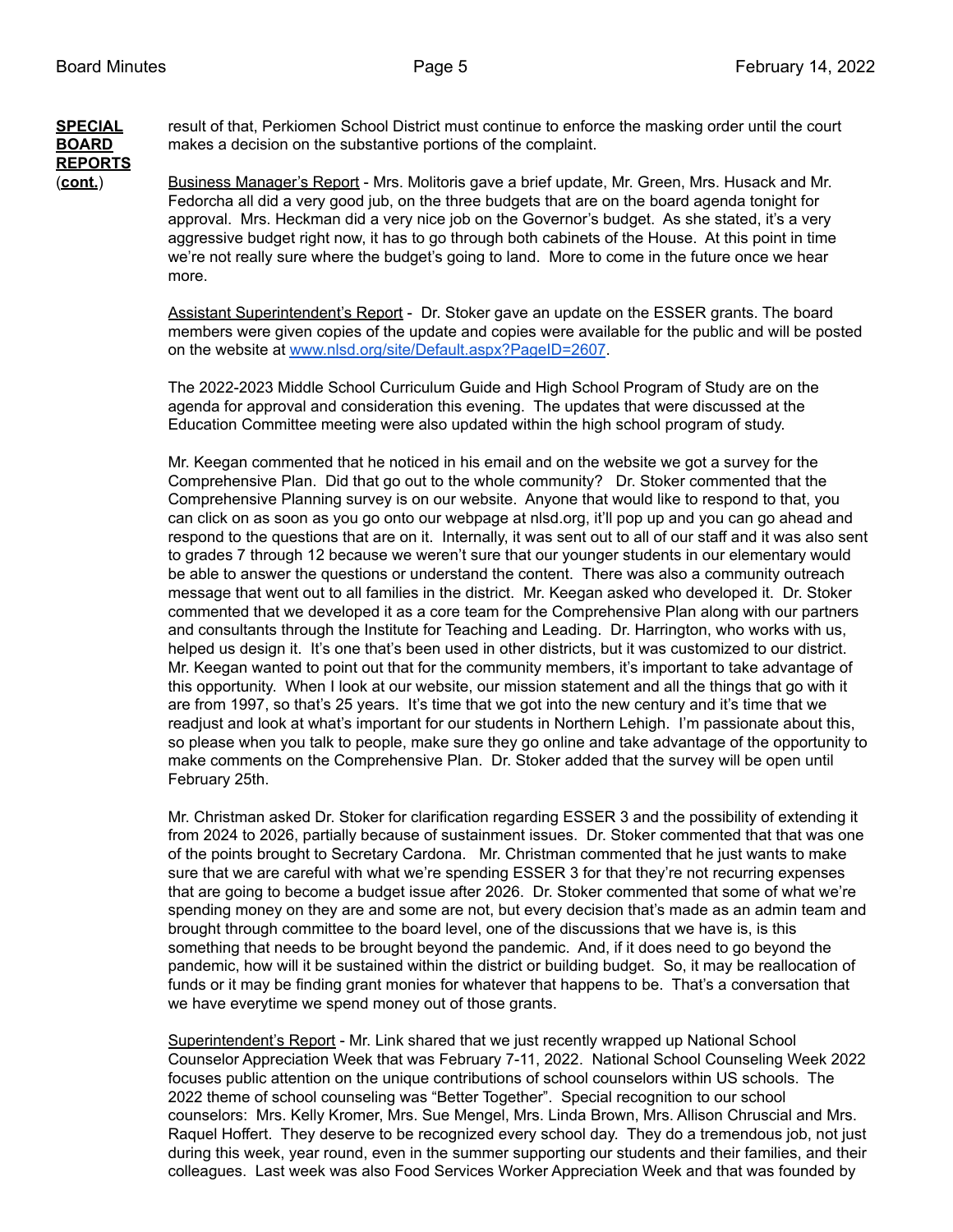**SPECIAL** the Association of Nutrition and Food Service Professionals back in 1991. The program celebrates **BOARD** the accomplishments and hard work of those in the food services industry. These individuals keep **REPORTS** food and food safety forefront and maintain both state and federal regulations. And, let me tell you, (**cont.**) there is a lot of state and federal regulations when it comes to the school lunch program and the national nutrition program. Our Food Services Department does a phenomenal job. Mrs. Nichole Fink and her staff continue to serve our students and they continue to serve them in a manner that he thinks really goes above and beyond. In some cases, what is even available to our students, they figure out and they get it to them. So, congratulations and thank you. Tomorrow is School Police Officer Appreciation Day. It is a special day to show appreciation for school-based law enforcement officers and encourages all citizens to show their gratitude with displays of support and personal messages. This day was recently made official by the National Association of School Resource Officers or NASRO. Our two school police officers, Officer Frank Gnas, who is also our School Safety and Security Administrator, and our other school police officer, David Jones. Officer Gnas, thank you for all you do and keeping our students, faculty and visitors safe on the school grounds. The last two years, they've really stepped outside the role as school police officers. In many ways they are supporting us on, in some ways almost the social services side. Meaning, they go out and they're checking on students that maybe we haven't heard from in a while. Especially when we were operating in a hybrid. They're going out, they're reaching out to families doing student welfare checks. They also go above and beyond, so thank you Officer Gnas. Mr. Link recognized one of our recent retirees, Mr. Tom Mertus. He was hired full time in August 2005 as a special education teacher serving Slatington Elementary School. He obtained an Associate's Degree in Fine Arts from Montgomery County Community College in 1981. A Bachelor's of Fine Arts Degree in Graphic Design from Kutztown University in 1983 and certified in Elementary and Special Education in 2001 from Kutztown University. Additionally, Mr. Mertus has served as a game worker for the district over different years for different events. Mr. Mertus was an outstanding teacher who met the individual needs of each child as he developed their new, unique talents and interests. When you're working in special education department and with students with special needs, it really is about the needs of the individual child and he did that each day. Mr. Mertus touched the lives of thousands of Northern Lehigh school students over the past 17 and a half years. He truly was a gift to our students and staff and will be dearly missed. Mr. Mertus retired from the district on January 7, 2022, again after 17 and a half years of service. It is my sincere hope that in his retirement he will find much happiness and fulfillment. It is my understanding that he has now stepped into a different career but still continuing to serve others. On behalf of the board of education and the school district, we will be honoring his request to have a donation given to the Slatington Public Library as a token of our appreciation for all he has done for the staff and students in this community. Again, best wishes to Mr. Mertus as he moves forward in retirement. Mr. Link is happy to report that we have received a donation from the Lehigh Valley Educators Credit Union along with all other school districts in Lehigh County. The Lehigh Valley Educators Credit Union and their generosity to Northern Lehigh School District and all school districts, we received a \$5,000 donation to be used to improve student education. Funds must be used for the students benefits only including educational enhancement and miscellaneous items not funded through the school's budget. So this is for kind like the things we want to be able to do for kids but there's no place in our budget to be able to code it to. Here we have an opportunity to through their generosity to work towards getting some of those things that we would like to see our students have. Mr. Link shared some information and a recommendation on our COVD Health and Safety Plan. He's happy to share that if any of you have been tracking the data on the district website, the week of January 10th, so about two weeks after the return from winter break, we saw our biggest spike in positive cases for both students and employees since the week of September 13th. After September through October, most of November, cases remained relatively low for students and very low for employees. After Thanksgiving break, it started to creep up a little bit again and then after winter break we had that week where we had that one week we had 33 cases for students and nine cases. A step down the following week and then a step down the following week. In the last three weeks, we've only had two cases for employees and we've been averaging about seven cases for students over the last three weeks. Numbers are going down. I think that mirrors the trend that we're seeing locally. I checked Lehigh County and Northampton County's report last week, and they're almost down by half in the number of positive cases and the percentage of people testing positive. What I would like to recommend this evening, and we double-checked with the Pennsylvania Department of Health, our epidemiologist liaison with them, is that we end contact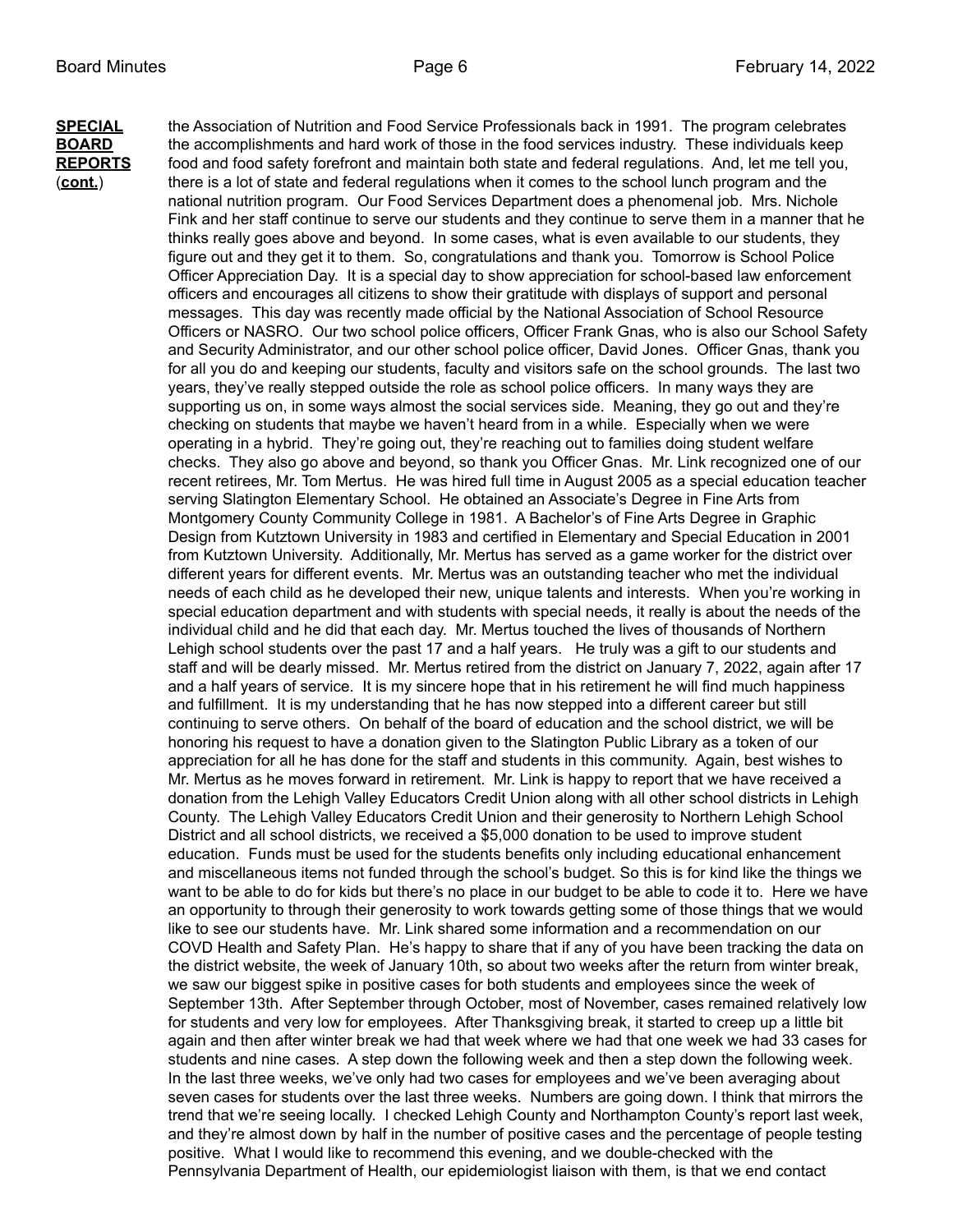**SPECIAL** tracing in a way that we are no longer sending out notifications to parents if their child may be a close **BOARD** contact of a student that has tested positive. The Department of Health said we are able to do so and **REPORTS** a number of other local school districts around Lehigh County and Northampton County are no longer (**cont**.) notifying parents or guardians if their child may be in close contact. So if there's no objections or nobody wants to have any conversation about that, I would like to move forward with the notifications of close contacts. Mr. Green commented just FYI, the conversations I've been having with the solicitor kind of revolve around what some members of the public have indicated and I guess at this point, I'm asking the board would you like to have a motion and a second to allow Mr. Link to do that or are you comfortable that the authorization that we've given him is sufficient to allow him to participate and I'll open that for discussion. Mr. Fedorcha commented that he really thinks that we have the entrust on the person who we have employed to be our representative and I think that the board has given that recognition to Mr. Link. I would like to see that continue. Mr. Keegan asked what happens if you're a mom of a kindergarten kid and all of a sudden they say you're not going to call when my child's been in close contact with someone in school. What's the answer going to be? Mr. Link commented that he would say that what's in our Health and Safety Plan is if your son or daughter shows symptoms, they should stay home. That's going to be the continued message and then they should contact their healthcare provider and also communicate with our school nurse. We're not contact tracing outside of the schools. They're not doing that any longer as well as within our school system, our data, what we're seeing is when we have been notifying families that their son or daughter has been a close contact, it's their choice if they want to quarantine their son or daughter. Very, very, very few are choosing the quarantine. They're only quarantining if they are showing symptoms. Mr. Green commented that based on the discussion, I'm going to assume that the board is comfortable with allowing Mr. Link to make those changes based upon the votes, etc. that we've taken before. Mr. Green allowed a member of the audience to speak. Audience member asked if that would mean all mandatory isolation times for close contact at home and stuff would be changing? Mr. Link commented no, it means we would no longer be notifying parents if their child was thought to be or is a close contact. If somebody tests positive, they must still isolate. If it's an unvaccinated household member, they would still have to follow the quarantine. Or, if it's a vaccinated household member that is showing symptoms, they would still have to follow the quarantine.

Executive An executive session was held at 6:00 p.m. at the Middle School Library for the purpose of personnel. Session

**PERSONNEL** Mr. Keegan made a motion, which was seconded by Mrs.Heckman, that the Board of Education approves the following personnel items:

Resignation/

Retirement

- B. Overholt With regret, accept the retirement resignation of Beverly Overholt from her position as Elementary Teacher at Peters Elementary, effective the end of the 2021-2022 school year. Mrs. Overholt will be retiring from the Northern Lehigh School District after 16 years of service.
- E. Case With regret, accept the retirement resignation of Elizabeth Case from her position as Learning Support Teacher at the middle school, effective the end of the 2021-2022 school year. Mrs. Case will be retiring from the Northern Lehigh School District after 27 years of service.
- C. Farole With regret, accept the retirement resignation of Catherine Farole from her position as Learning Support Teacher at the middle school, effective the end of the 2021-2022 school year. Mrs. Farole will be retiring from the Northern Lehigh School District after 37.5 years of service.
- S. Gustafson Accept the resignation of Stephanie Gustafson from her position as Permanent Substitute, District-Wide, effective January 21, 2022.
- D. Detweiler Accept the resignation of Diana Detweiler from her position as Office Paraprofessional at the high school, effective February 4, 2022.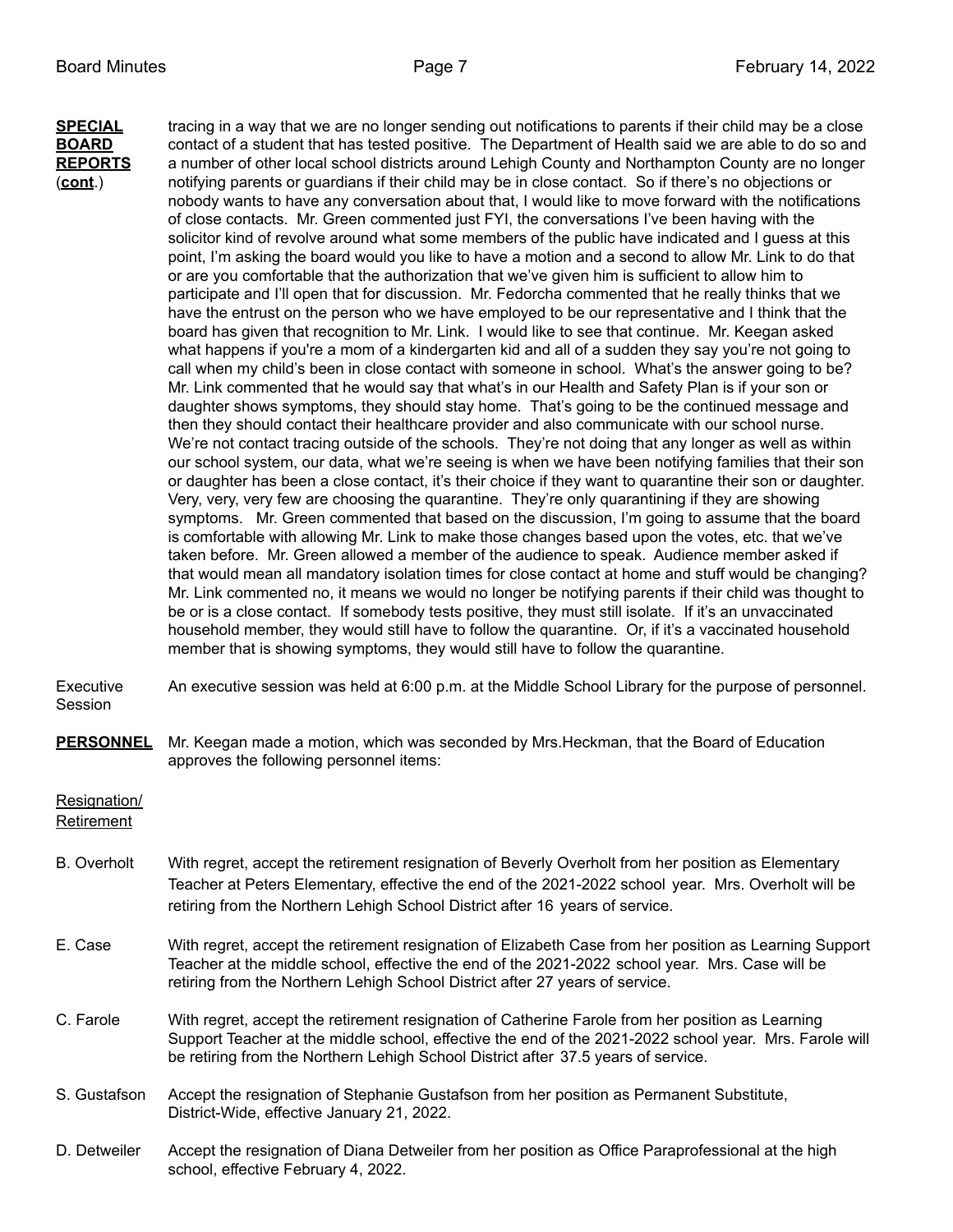| <b>PERSONNEL</b><br><u>(cont.)</u>      |                                                                                                                                                                                                                                                           |                                                                                                                                                                                                                                     |  |  |
|-----------------------------------------|-----------------------------------------------------------------------------------------------------------------------------------------------------------------------------------------------------------------------------------------------------------|-------------------------------------------------------------------------------------------------------------------------------------------------------------------------------------------------------------------------------------|--|--|
| J. Fisher                               | Accept the resignation of James Fisher from his position as Permanent Substitute, District-Wide,<br>effective February 1, 2022.                                                                                                                           |                                                                                                                                                                                                                                     |  |  |
| C. Keiser                               | Accept the resignation of Cassandra Keiser from her position as Bookkeeper II - Accounts Payable,<br>effective January 28, 2022.                                                                                                                          |                                                                                                                                                                                                                                     |  |  |
| Administrative<br><b>Transfers</b>      | <b>Tara Trainer</b><br>Bookkeeper II - Accounts Receivable<br>From:<br>Bookkeeper II - Accounts Payable<br>To:<br>Salary: No change in salary<br>Effective:<br>January 31, 2022                                                                           |                                                                                                                                                                                                                                     |  |  |
| Appointment<br>Instructional            | Susan Holland*<br>Assignment:<br>Salary:<br>Effective:                                                                                                                                                                                                    | <b>Professional Employee</b><br><b>Special Education Teacher</b><br>\$63,375 (Step 5 M+ on the 2021-2022 CBA Salary Schedule)<br>Upon Release from Current School District<br>*Pending Verification of Missing Personnel File Items |  |  |
|                                         | Angela Everett<br>Assignment:<br>Salary:<br>Effective:                                                                                                                                                                                                    | After School Program Teacher at Peters Elementary<br>\$30/hour as per the CBA<br>2021-2022 School Year                                                                                                                              |  |  |
| Appointment<br>Non-<br>Instructional    | Dale Wanamaker*<br>Assignment:<br>Salary:<br>Effective:                                                                                                                                                                                                   | Instructional Paraprofessional<br>\$15.45/hour<br>February 7, 2022<br>*60 Working Day Probationary Period                                                                                                                           |  |  |
|                                         | Elivonne Mendez* **<br>Assignment:<br>Salary:<br>Effective:                                                                                                                                                                                               | Confidential Administrative Assistant to the Superintendent<br>\$51,000.00 (prorated)<br>March 23, 2022<br>*60 Working Day Probationary Period<br>** Pending Verification of Missing Personnel File Items                           |  |  |
|                                         | Charles Young*<br>Assignment:<br>Salary:<br>Effective:                                                                                                                                                                                                    | Cook's Helper<br>\$13.50/hour for the 2021-2022 school year<br>February 14, 2022<br>*60 Working Day Probationary Period                                                                                                             |  |  |
| Rescind<br>Co-Curricular<br>Assignments | Rescind the motion appointing Jason Reinhard as the Assistant Softball Coach that was approved at<br>the August 9, 2021, school board meeting.                                                                                                            |                                                                                                                                                                                                                                     |  |  |
|                                         | Rescind the motion appointing David Oertner as the Assistant Track & Field Coach that was approved<br>at the August 9, 2021, school board meeting.<br>Rescind the motion appointing Drake Pristash as the Assistant Track & Field Coach that was approved |                                                                                                                                                                                                                                     |  |  |
|                                         | at the August 9, 2021, school board meeting.                                                                                                                                                                                                              |                                                                                                                                                                                                                                     |  |  |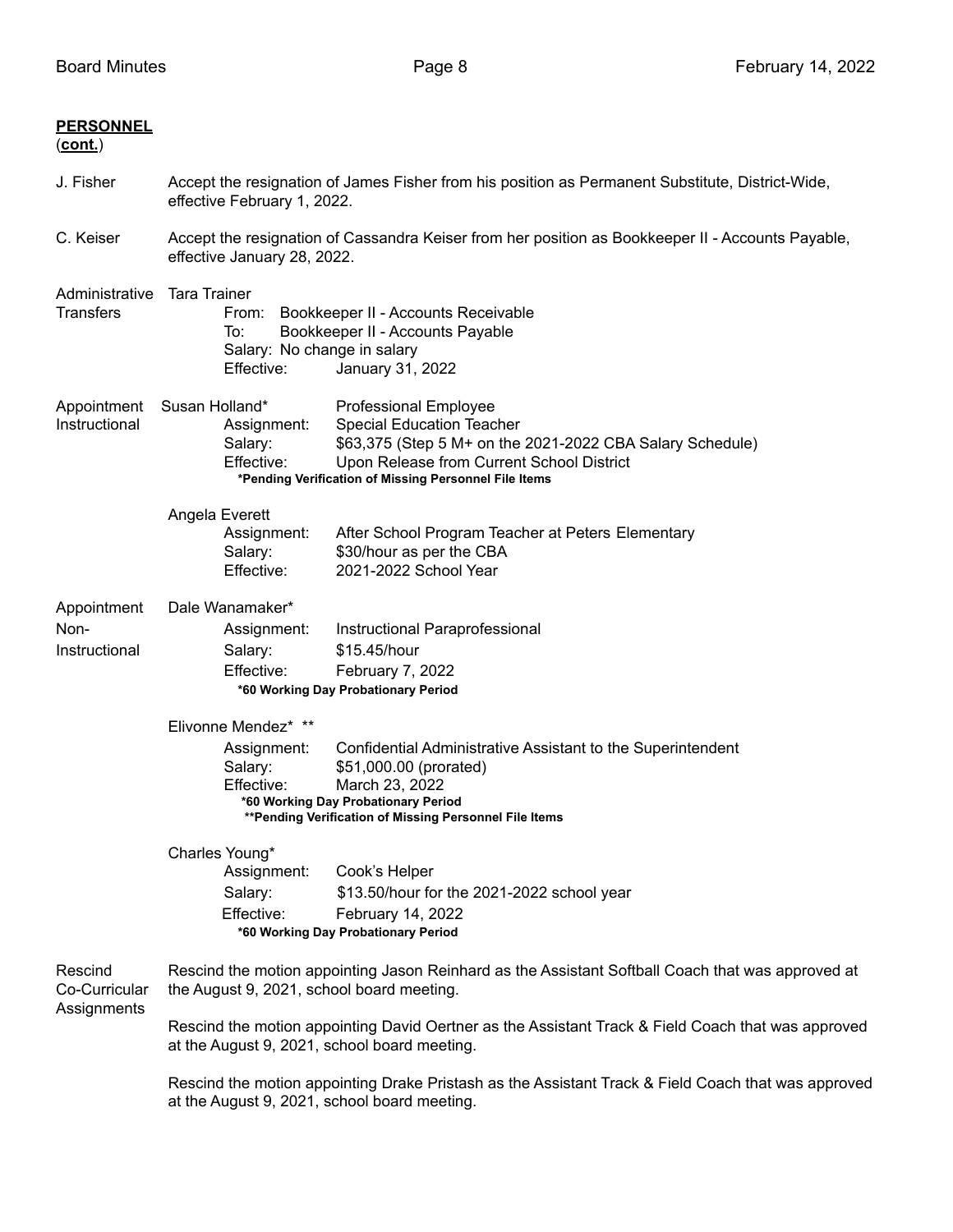## **PERSONNEL** (**cont.**)

| Co-<br>Curricular<br>Appointments<br>2021-2022                      | Tatiana Lopez<br>Jason Smith<br>Rajev Gupta<br><b>Elizabeth Case</b>                                                                                                                                                                                                                                                                      | Elizabeth Hannon                                   | Assistant Track & Field Coach<br><b>Assistant Track &amp; Field Coach</b><br><b>Assistant Softball Coach</b><br>Asst. MS Track & Field Coach-Shared<br>Asst. MS Track & Field Coach - Shared |  | \$3,335<br>\$3,335<br>\$3,335<br>\$1,508 (Adjusted Amount)<br>\$1,508                      |  |
|---------------------------------------------------------------------|-------------------------------------------------------------------------------------------------------------------------------------------------------------------------------------------------------------------------------------------------------------------------------------------------------------------------------------------|----------------------------------------------------|----------------------------------------------------------------------------------------------------------------------------------------------------------------------------------------------|--|--------------------------------------------------------------------------------------------|--|
| Co-<br>Curricular<br><b>Volunteers</b><br>2021-2022                 | Kay Solderitch<br>David Oertner<br>Drake Pristash                                                                                                                                                                                                                                                                                         |                                                    | <b>Assistant Softball Coach</b><br><b>Assistant Track and Field Coach</b><br><b>Assistant Track and Field Coach</b>                                                                          |  |                                                                                            |  |
| Permanent<br>Substitute                                             | Approve the following individual as a District-Wide permanent substitute teacher for the 2021-2022<br>school year. They will be paid a daily per diem rate of \$150.00 and will receive district health benefits<br>according to the Affordable Care Act regulations with co-payment amounts equivalent to that of<br>district personnel. |                                                    |                                                                                                                                                                                              |  |                                                                                            |  |
|                                                                     |                                                                                                                                                                                                                                                                                                                                           | Christopher Hamm                                   |                                                                                                                                                                                              |  |                                                                                            |  |
| <b>Termination</b><br>of Employee                                   | Approve the termination of employment of Employee #7410 from their position of Cafeteria Monitor,<br>effective January 5, 2022.                                                                                                                                                                                                           |                                                    |                                                                                                                                                                                              |  |                                                                                            |  |
| <b>Brandywine</b><br>Transportation<br><b>Bus Drivers/</b><br>Aides | Motion to approve the following bus drivers/aides from Brandywine Transportation to transport<br>Northern Lehigh School District students for the 2021-2022 school year:                                                                                                                                                                  |                                                    |                                                                                                                                                                                              |  |                                                                                            |  |
|                                                                     | Gerald Hadinger, Jr. - Bus Driver<br>Gayle Solderitz - Bus Driver<br>Charles Young - Bus Driver<br>Matilde Acosta - Bus Aide                                                                                                                                                                                                              |                                                    |                                                                                                                                                                                              |  |                                                                                            |  |
| Substitute<br>Instructional                                         | Motion to appoint the following substitute teacher for the 2021-2022 school year at the 2021-2022<br>substitute teacher rates as approved on the Supplemental Personnel Salary Schedule:                                                                                                                                                  |                                                    |                                                                                                                                                                                              |  |                                                                                            |  |
|                                                                     | Alyssa Snyder*<br>*Pending Verification of Missing Personnel File Items                                                                                                                                                                                                                                                                   |                                                    |                                                                                                                                                                                              |  |                                                                                            |  |
|                                                                     | YEA:<br>NAY:                                                                                                                                                                                                                                                                                                                              | and Mr. Green (8)<br>None $(0)$<br>Motion carried. |                                                                                                                                                                                              |  | Mr. Christman, Mr. Distler, Mr. Fedorcha, Mrs. Heckman, Mrs. Husack, Mr. Keegan, Mrs. Kulp |  |
| <b>POLICY</b>                                                       | Mrs. Husack made a motion, which was seconded by Mr. Kulp, that the Board of Education approves<br>the following policy items:                                                                                                                                                                                                            |                                                    |                                                                                                                                                                                              |  |                                                                                            |  |
| <b>Board Policy</b>                                                 | Approve school board policy #218.1 - Weapons - Pupils, as presented after the first reading.                                                                                                                                                                                                                                              |                                                    |                                                                                                                                                                                              |  |                                                                                            |  |
| <b>First Reading</b>                                                | Approve school board policy #218.2 - Terroristic Threats - Pupils, as presented after the first reading.                                                                                                                                                                                                                                  |                                                    |                                                                                                                                                                                              |  |                                                                                            |  |
|                                                                     | Approve school board policy #222 - Tobacco and Vaping Products - Pupils, as presented after the first<br>reading.                                                                                                                                                                                                                         |                                                    |                                                                                                                                                                                              |  |                                                                                            |  |
|                                                                     | Approve school board policy #247 - Hazing - Pupils, as presented after the first reading.                                                                                                                                                                                                                                                 |                                                    |                                                                                                                                                                                              |  |                                                                                            |  |
|                                                                     | Approve school board policy #249 - Bullying/Cyberbullying - Pupils, as presented after the first reading.                                                                                                                                                                                                                                 |                                                    |                                                                                                                                                                                              |  |                                                                                            |  |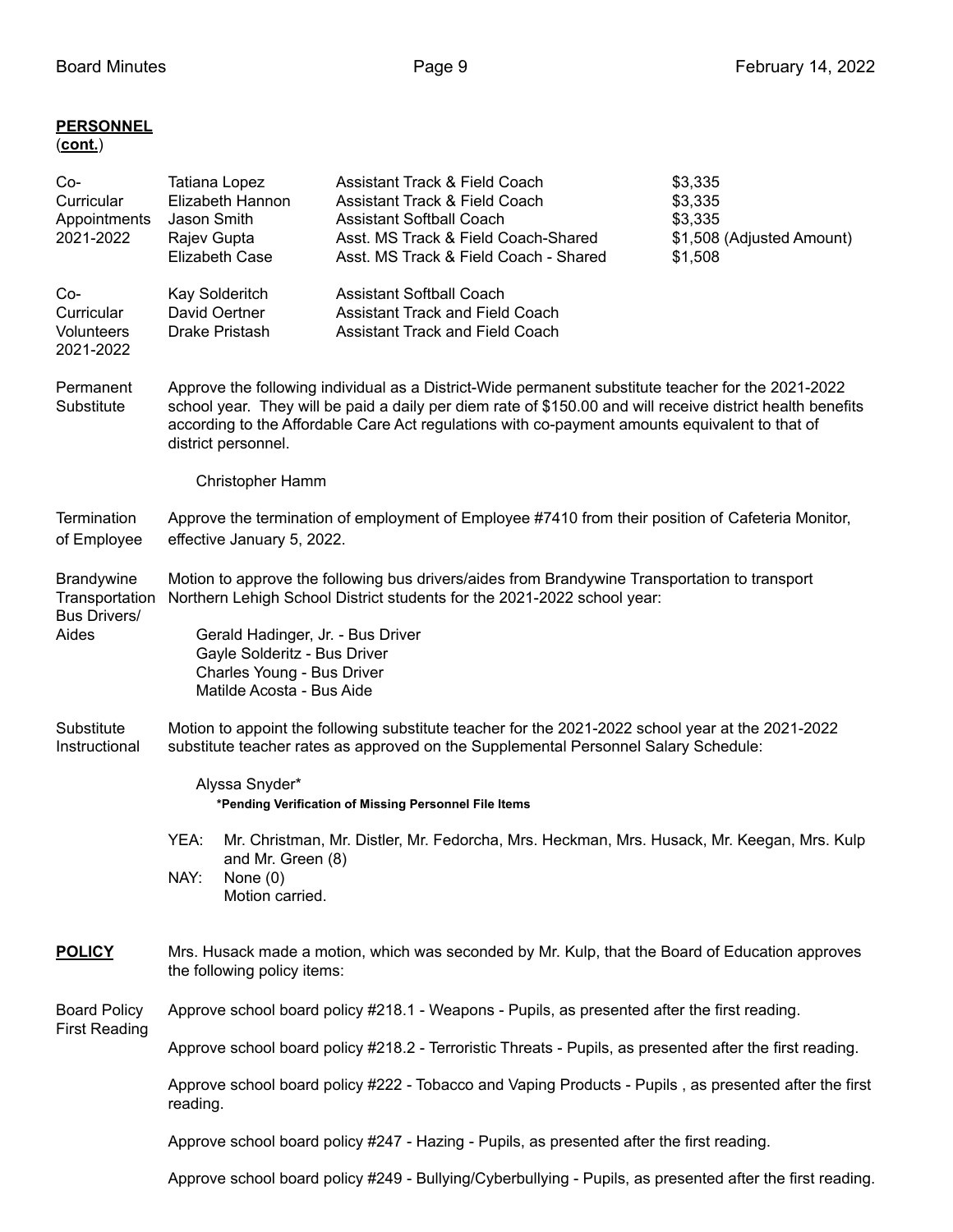| <b>POLICY</b><br>(cont.)                                            |                                                                                                                                                                                                                                                                                                                            |  |  |  |  |
|---------------------------------------------------------------------|----------------------------------------------------------------------------------------------------------------------------------------------------------------------------------------------------------------------------------------------------------------------------------------------------------------------------|--|--|--|--|
| <b>Board Policy</b><br>Second<br>Reading                            | Approve school board policy #137.1 - Extracurricular Participation by HomeEducation Students -<br>Programs, as presented after the second reading.                                                                                                                                                                         |  |  |  |  |
|                                                                     | Approve school board policy #146.1 - Trauma-Informed Approach - Programs, as presented after the<br>second reading.                                                                                                                                                                                                        |  |  |  |  |
|                                                                     | Approve school board policy #236.1 - Threat Assessment - Pupils, as presented after the second<br>reading.                                                                                                                                                                                                                 |  |  |  |  |
|                                                                     | Approve school board policy #805 - Emergency Preparedness and Response - Operations, as presented<br>after the second reading.                                                                                                                                                                                             |  |  |  |  |
|                                                                     | Approve school board policy #805.2 - School Security Personnel - Operations, as presented after the<br>second reading.                                                                                                                                                                                                     |  |  |  |  |
| <b>Board</b><br>Governance<br>Standards/<br>Code of<br>Conduct      | Approve to reaffirm the school board governance standards and code of conduct referenced in school<br>board policy #011 - Local Board Procedures - Board Governance Standards/Code of Conduct as<br>recommended by the Pennsylvania School Board Association.                                                              |  |  |  |  |
|                                                                     | YEA:<br>Mr. Christman, Mr. Distler, Mr. Fedorcha, Mrs. Heckman, Mrs. Husack, Mr. Keegan, Mrs. Kulp<br>and Mr. Green (8)<br>NAY:<br>None $(0)$<br>Motion carried.                                                                                                                                                           |  |  |  |  |
| <b>CURRIC-</b><br><b>ULUM AND</b><br><b>INSTRUC-</b><br><b>TION</b> | Mr. Keegan made a motion, which was seconded by Mrs. Heckman, that the Board of Education<br>approves the following curriculum and instruction items:                                                                                                                                                                      |  |  |  |  |
| МS<br>Curriculum<br>Guide                                           | As per the recommendation of the administration and Education Committee, approve the Middle School<br>Curriculum Guide for the 2022-2023 school year, as presented.                                                                                                                                                        |  |  |  |  |
| <b>HS Program</b><br>of Study                                       | As per the recommendation of the administration and Education Committee, approve the High School<br>Program of Study for the 2022-2023 school year, as presented.                                                                                                                                                          |  |  |  |  |
|                                                                     | YEA:<br>Mr. Christman, Mr. Distler, Mr. Fedorcha, Mrs. Heckman, Mrs. Husack, Mr. Keegan, Mrs. Kulp<br>and Mr. Green (8)<br>NAY:<br>None $(0)$<br>Motion carried.                                                                                                                                                           |  |  |  |  |
| (a) (c) NEW<br><b>BUSINESS</b>                                      | Mr. Distler made a motion, which was seconded by Mr. Christman, that the Board of Education<br>approves the following new business items:                                                                                                                                                                                  |  |  |  |  |
| L.V. Hot Air<br>Balloon<br>Association                              | As per the recommendation of the administration and the Technology/Buildings and Grounds Committee,<br>grant permission, according to Board Policy #707, for the Lehigh Valley Hot Air Balloon Association to<br>use the district's parking lot facilities on Sunday, October 15, 2022, for the festival to be held at the |  |  |  |  |

Slatington Airport.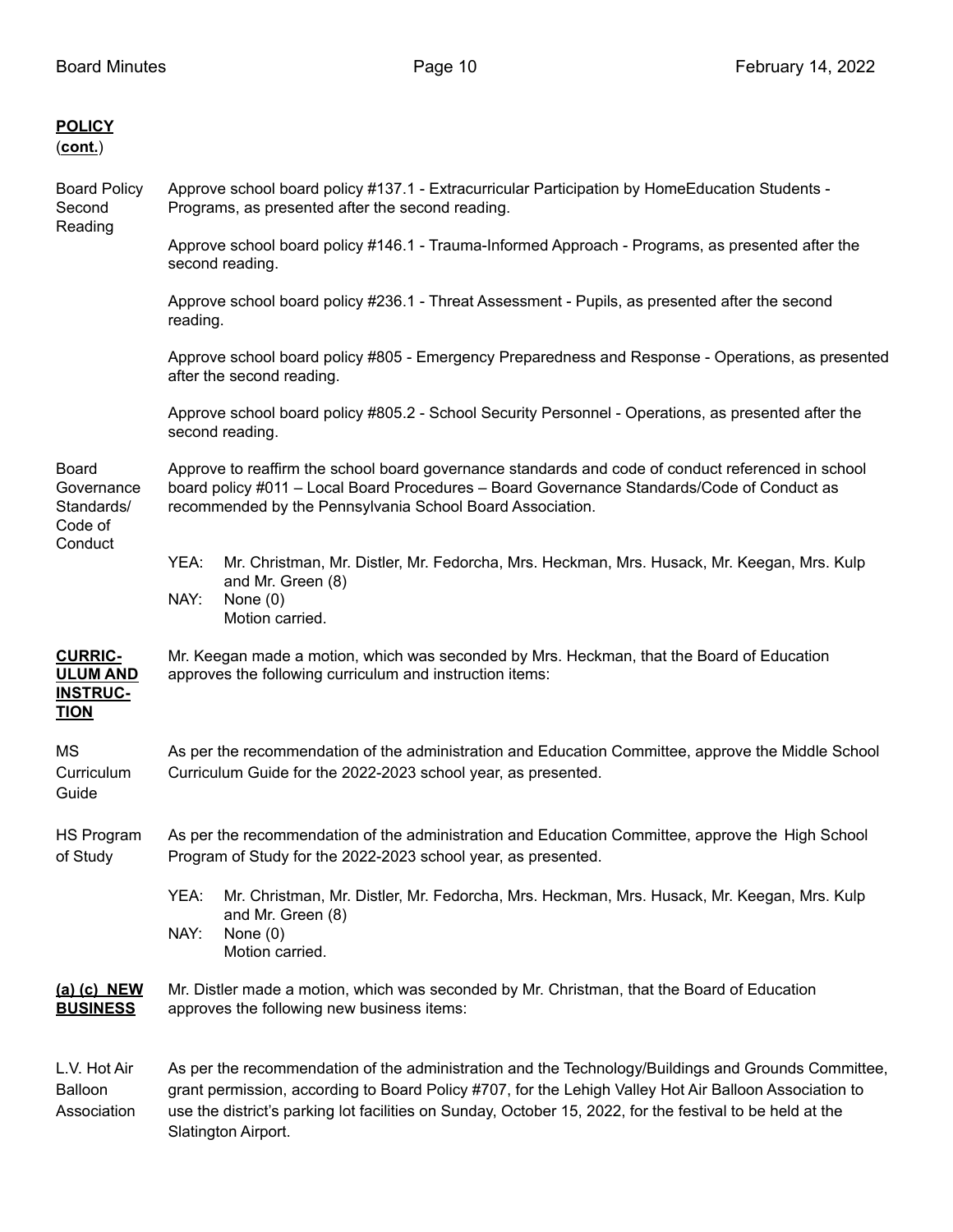| (a) (c) NEW<br><b>BUSINESS</b><br>(cont.)       |                                                                                                                                                                                                                                                                                                                                                                                                                      |  |  |  |  |
|-------------------------------------------------|----------------------------------------------------------------------------------------------------------------------------------------------------------------------------------------------------------------------------------------------------------------------------------------------------------------------------------------------------------------------------------------------------------------------|--|--|--|--|
| Mishpachah<br>Inc.                              | As per the recommendation of the administration and the Technology/Buildings and Grounds Committee,<br>grant permission, according to Board Policy #707, for the Mishpachah, Inc. to use the Northern Lehigh<br>High School Auditorium on Sunday, June 12, 2022, for a music production.                                                                                                                             |  |  |  |  |
| Conf. Admin.<br>Asst. to Supt.<br>Agreement     | Approve the new Salary and Benefit Agreement between the Northern Lehigh School District and<br>the Confidential Administrative Assistant to the Superintendent.                                                                                                                                                                                                                                                     |  |  |  |  |
|                                                 | YEA:<br>Mr. Christman, Mr. Distler, Mr. Fedorcha, Mrs. Heckman, Mrs. Husack, Mr. Keegan, Mrs. Kulp<br>and Mr. Green (8)<br>NAY:<br>None $(0)$<br>Motion carried.                                                                                                                                                                                                                                                     |  |  |  |  |
| (b) NEW<br><b>BUSINESS</b>                      | Mr. Fedorcha nominated Gale Husack as a candidate to be placed on the 2022 Ballot for Carbon<br>Lehigh Intermediate Unit Board of Directors.                                                                                                                                                                                                                                                                         |  |  |  |  |
|                                                 | Mr. Distler made a motion, which was seconded by Mr. Christman, that the Board of Education closes<br>nominations and approves the following business item:.                                                                                                                                                                                                                                                         |  |  |  |  |
| <b>CLIU Board</b><br>of Directors<br>Nomination | The Board of Directors nominates Gale Husack as a candidate to be placed on the 2022 Ballot for<br>Carbon Lehigh Intermediate Unit Board of Directors for a three-year term beginning July 1, 2022<br>through June 30, 2025.                                                                                                                                                                                         |  |  |  |  |
|                                                 | YEA:<br>Mr. Christman, Mr. Distler, Mr. Fedorcha, Mrs. Heckman, Mrs. Husack, Mr. Keegan, Mrs. Kulp<br>and Mr. Green (8)<br>NAY:<br>None $(0)$<br>Motion carried.                                                                                                                                                                                                                                                     |  |  |  |  |
| <b>FINANCIAL</b>                                | Mr. Fedorcha made a motion, which was seconded by Mrs. Kulp that the Board of Education approves the<br>following financial items, excluding item K:                                                                                                                                                                                                                                                                 |  |  |  |  |
| Financial<br>Reports                            | Approve the Following Financial Reports:<br>1.<br>General Fund Account month of January 2022<br>Cafeteria Fund Account month of January 2022<br>2.                                                                                                                                                                                                                                                                   |  |  |  |  |
| List of<br><b>Bills</b>                         | Approve the Following List of Bills:<br>1. General Fund months of January and February, 2022<br>Cafeteria Fund months of January and February, 2022<br>2.                                                                                                                                                                                                                                                            |  |  |  |  |
| <b>LCCC</b><br>2022-2023<br><b>Budget</b>       | Approve a resolution regarding the 2022-2023 Lehigh Carbon Community College Sponsor<br>Contribution Budget. Total expenditures equal \$58,665,789 which represents an increase of \$4,394,301 or<br>8.1% over the 2021-2022 budget. Northern Lehigh's share of the total budget is \$173,380.00, a decrease<br>of \$1,154.00 or (-.7%). A copy of the budget was distributed at the January 10, 2022 Board meeting. |  |  |  |  |
| <b>CLIU</b><br>2022-2023<br><b>Budget</b>       | Approve a resolution regarding the 2022-2023 Carbon Lehigh Intermediate Unit Operational and Program<br>Services budget. Total expenditures equal \$3,376,570 an increase of \$99,905.00 over the 2021-2022<br>budget. Northern Lehigh's share is proposed to be \$18,268.00, a decrease of \$286.00 from the 2021-22<br>budget. A copy of the budget was distributed at the January 10, 2022 Board meeting.         |  |  |  |  |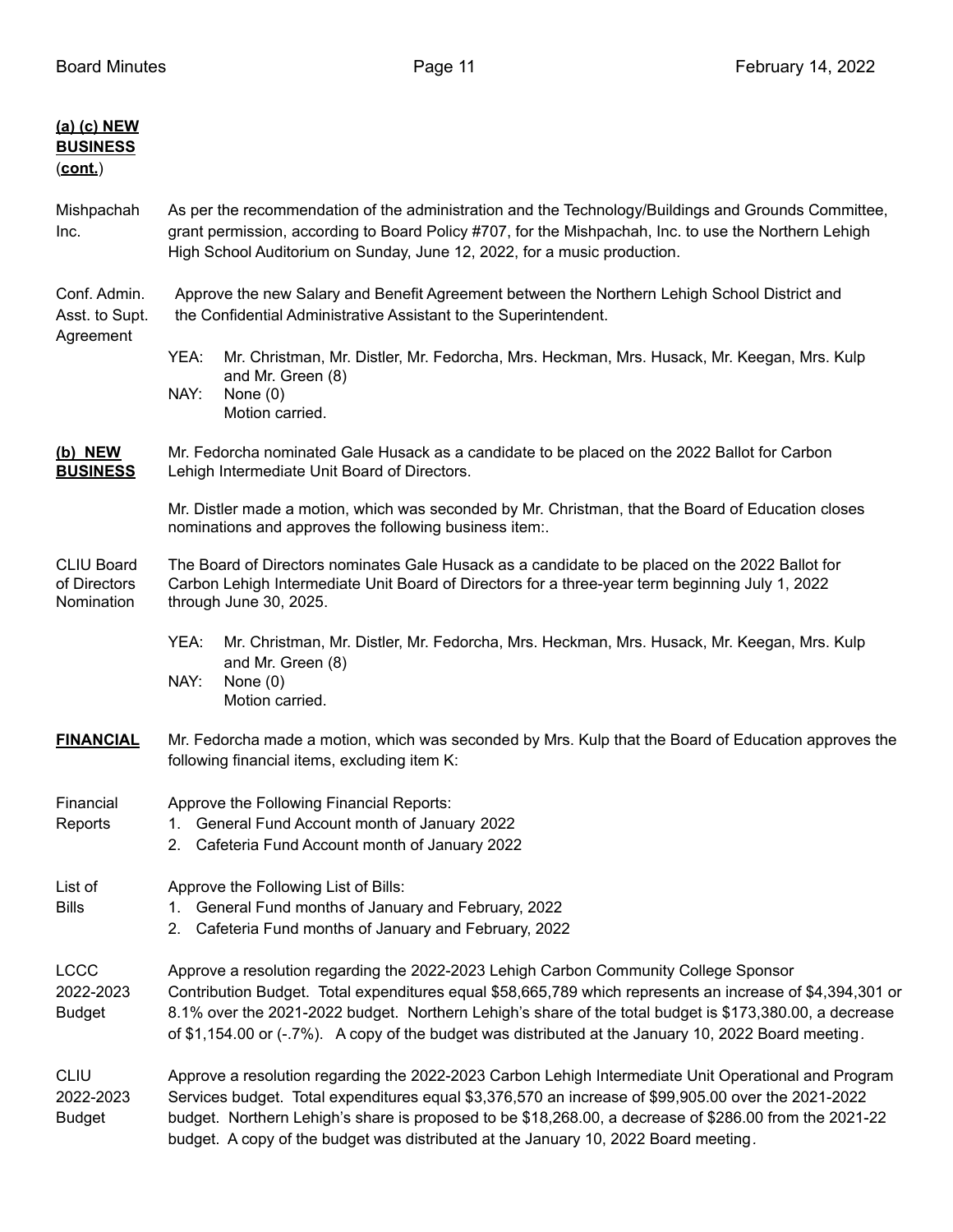| <b>FINANCIAL</b><br>(cont.)            |                                                                                                                                                                                                                                                                                                                                                                                                                                                                                                                                                                                                                                                                                                           |  |  |  |
|----------------------------------------|-----------------------------------------------------------------------------------------------------------------------------------------------------------------------------------------------------------------------------------------------------------------------------------------------------------------------------------------------------------------------------------------------------------------------------------------------------------------------------------------------------------------------------------------------------------------------------------------------------------------------------------------------------------------------------------------------------------|--|--|--|
| <b>LCTI</b><br>2022-2023               | Approve a resolution regarding the Lehigh Career & Technical Institute general fund budget and Academic<br>Center expenditures for the 2022-2023 school year. The general fund budget total is \$29,779,840.00 and<br>increase of \$803,740. Northern Lehigh School District's portion of the 2022-2023 general fund budget is<br>\$1,364,974.58, an increase of \$99,371.74. The expenditures for the Academic Center budget for the period<br>of July 1, 2022 through June 30, 2023 total \$2,164,100.00 an increase of \$85,900. There is no cost to<br>Northern Lehigh School District for the Academic Center budget. A copy of the budget was distributed at<br>the January 10, 2022 Board meeting. |  |  |  |
| Single Audit<br>Report                 | Accept the 2020-2021 audit and management report for the single audit ending June 30, 2021. A copy of<br>the audit was distributed at the January 10, 2022 school board meeting.                                                                                                                                                                                                                                                                                                                                                                                                                                                                                                                          |  |  |  |
| Student<br><b>Driver</b><br>Program    | Approve to authorize proper officials to ratify a contractual agreement between the Northern Lehigh<br>School District and the Carbon Lehigh Intermediate Unit #21 to continue the Student Driver Education<br>at no cost to the district, effective July 1, 2022 through June 30, 2023.                                                                                                                                                                                                                                                                                                                                                                                                                  |  |  |  |
| <b>GLVCC</b><br>Fee                    | Approve to allow administration to continue membership in the Greater Lehigh Valley Chamber of<br>Commerce at a fee of \$424.00 for the 2022-2023 school year, to be paid from the Superintendent's<br>budget.                                                                                                                                                                                                                                                                                                                                                                                                                                                                                            |  |  |  |
| Vehicle<br>Damages                     | The Board of Education authorizes the payment of \$500.00 to Employee #6813 for damages incurred<br>to her vehicle while transacting business with local vendors during normal school district operating hours.                                                                                                                                                                                                                                                                                                                                                                                                                                                                                           |  |  |  |
| PTD Phone<br><b>Services</b>           | As per the recommendation from the administration and Technology/Buildings and Grounds Committee,<br>approve a contract with PenTeleData for voice phone services.                                                                                                                                                                                                                                                                                                                                                                                                                                                                                                                                        |  |  |  |
| Removed                                | As per the recommendation from the administration, approve the purchase of a chain link fence to<br>enclose the Peters Playground at a cost not exceed \$10,000.00, funding through the PGGD<br><b>Competitive Grant and Buildings and Grounds Budget.</b>                                                                                                                                                                                                                                                                                                                                                                                                                                                |  |  |  |
| Boundary<br>Fencing                    | As per the recommendation from the administration, approve the purchase of athletic boundary fencing<br>from Richardson Athletics at a cost of \$3,857.98, funding through the PCCD Competitive Grant.                                                                                                                                                                                                                                                                                                                                                                                                                                                                                                    |  |  |  |
| Neffs Bank<br><b>ACH</b>               | As per the recommendation of administration and the Finance Committee, the Board of Education<br>grants authorization of the administration to execute an agreement with Neffs National Bank to allow<br>Automated Clearing House (ACH) debits to pay King Spry Herman Freund & Faul law offices with the<br>potential to add additional vendors when needed.                                                                                                                                                                                                                                                                                                                                             |  |  |  |
| <b>District</b><br><b>Credit Cards</b> | As per the recommendation of administration and the Finance Committee and in compliance with<br>Policy #623, the Board of Education authorizes the business office to apply for district credit cards<br>through Neffs National Bank for the following district administrators; Director of Business Affairs,<br>Director of Support Services, and Food Service Director. Additionally, the business office is authorized<br>to close the credit card accounts with Elan upon receipt of the new credit cards.                                                                                                                                                                                            |  |  |  |
| Second<br>Step                         | As per the recommendation of the administration and the Education Committee, approve to enter into a<br>contract with Committee for Children, Second Step, at a cost of \$32,296.14, funded through PCCD<br>Competitive Grant.                                                                                                                                                                                                                                                                                                                                                                                                                                                                            |  |  |  |
|                                        | YEA:<br>Mr. Christman, Mr. Distler, Mr. Fedorcha, Mrs. Heckman, Mrs. Husack, Mr. Keegan, Mrs. Kulp<br>and Mr. Green (8)<br>NAY:<br>None $(0)$                                                                                                                                                                                                                                                                                                                                                                                                                                                                                                                                                             |  |  |  |

Motion carried.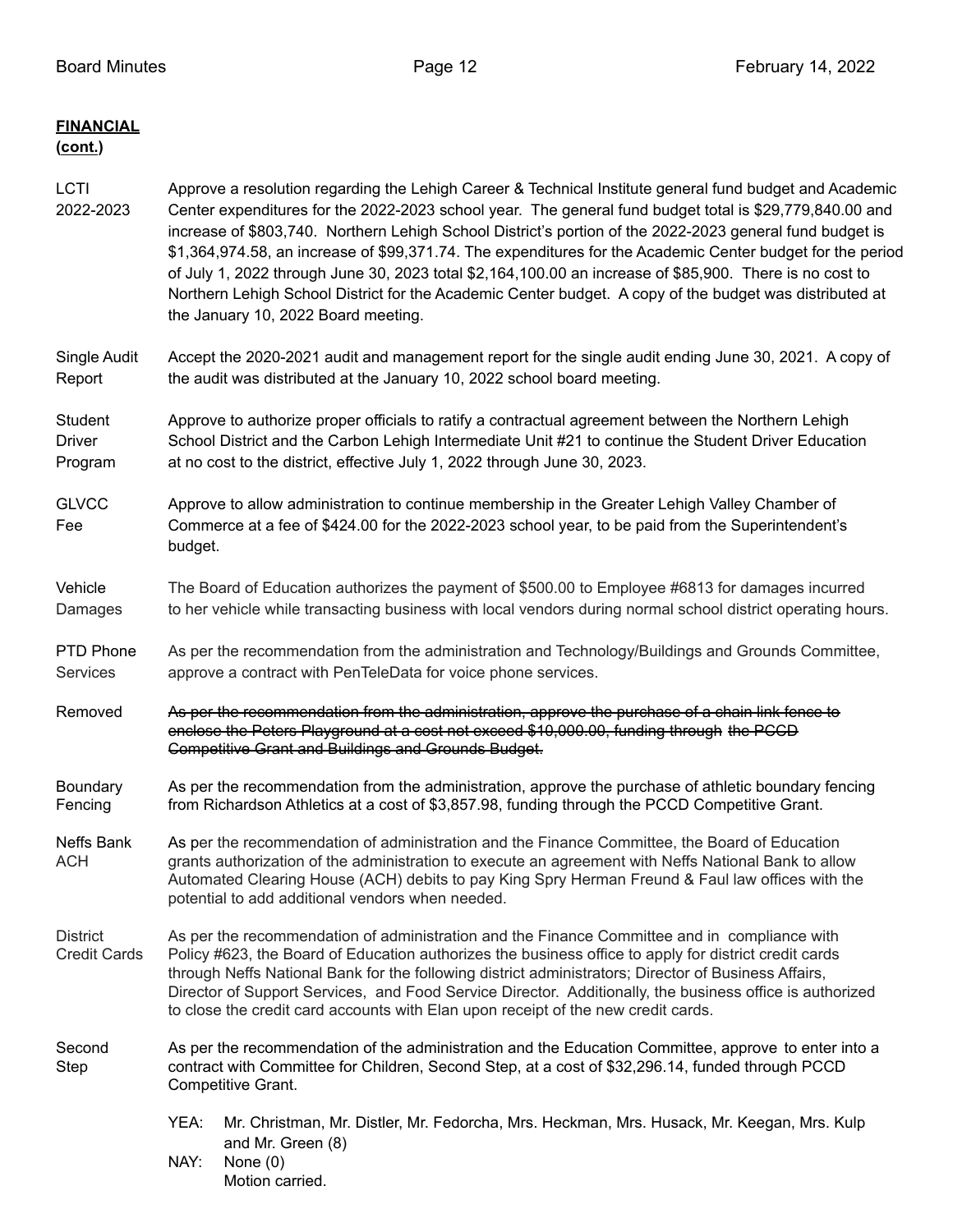### **INFORMATION**

Minutes of the Lehigh Carbon Community College Board of Trustees meetings held on December 2, 2021.

Minutes of the Carbon Lehigh Intermediate Unit 21 Board of Directors meeting held on December 21, 2021.

**RECOG-** Mr. Green recognized the guests. **NITION**

**OF** Mr. Keith Horn - That LCCC thing is great. I graduated from there is '78, straight to AC Auto Body **GUESTS** Repair. I have a quote from Marjorie Taylor Greene, "There's not a federal law mandating the mask which he's talked to stress the vaccine. You never voted on it because it does not exist." There is also no rule under OSHA that allows companies to be fined for not mandating. Corporate communism needs to end now. Biden's not a dictator, he's a puppet. We know that, at least most people do. Another quote from PA state rep, Andrew Lewis, "A sad fact every powerful education related union in PA represents adults working the system. None of them represents students or parents. Let's get something clear, we love and need our adults working the educational system, not as a jobs program for adults. Every dollar spent on education should be spent with what is best for our students in mind, not with the primary focus what is best for the adult's career. It's high time we adopt the student-center approach to education in PA. It's high time education dollars are spent on what is best for our students rather than unaccountable systems." It's sad but I've never heard a powerful anti-school choice lobbying group talk about what is best for our students. They only talk about buildings systems and paid pension benefits for adults working the system even at the expense of a quality education for kids. This needs to change. Another thing that I was thinking over and I figure I'm just gonna throw this out there, the last meeting I was at they were talking about bullying and bullies. We the people are free to make our own decisions, free to move about, free to assemble. We are invaded by schools and our government and putting fear into the people in public so you can control us. I'm standing against you, you're not bullying me. I can only hope others have enough of your tyranny. You, school board, are our servants, you work for us because we voted for you. Keep government out of education. Public schools are already funded at extraordinary levels. There's no reason to expect that funneling more taxpayer dollars to the same institutions will improve them. With that said, I work five days a week times 52 weeks equals 255 days a year and make \$50,000 plus I have to pay it to a manual mechanic. The taxes went up 80 bucks in 2019. Taxes did not go up in 2020 but in 2021 they went up 160. So it doubled, you guys got your money anyway. It's the union and the government doing all that. Whatever they were last, that's what you're gonna get this year. I paid my house off last month. I don't have to pay taxes through the mortgage anymore and I'm talking for people who are retired now, like my mom. There's other people in here that have parents that are on social security. Did they get a raise? Yes, a couple dollars but also their insurance went up. The school board keeps jacking up, jacking up. I turned 62 in December, I can retire but I can't because I've got to put more money away for taxes that keep going up. Conformity, Dick Jones was my English teacher and he strongly stressed vocabulary and definitions, is doing what you're told regardless of what's right. Morality is doing what's right regardless of what you're told. My final closing thing is, Governor Wolf, who I don't care for, quietly vetoed a bill that would allow PA parents insight into what their children are learning in school. Nothing frustrates me more than being told how to raise our children by the government, thank you.

> Mrs. Natalie Snyder - I would like to say thank you to all of you guys for working towards getting the ball rolling with the Act 91. I think it's a wonderful thing. A lot of college students can really benefit from this. My daughter especially is going to be doing that with you guys as well and hopefully she can recruit some more college students from Bloomsburg to participate in that. I think it's very good for them and I think it's good for the school district. I think it's good for the students because they can not sit in study halls and just, you know, be monitored by anyone. They might actually have some instruction. So, I want to thank you all for that. I also want to say thank you for following through with getting the attachments to the agenda and being able to be more transparent with things and helping us to feel like our voices are being heard, thank you.